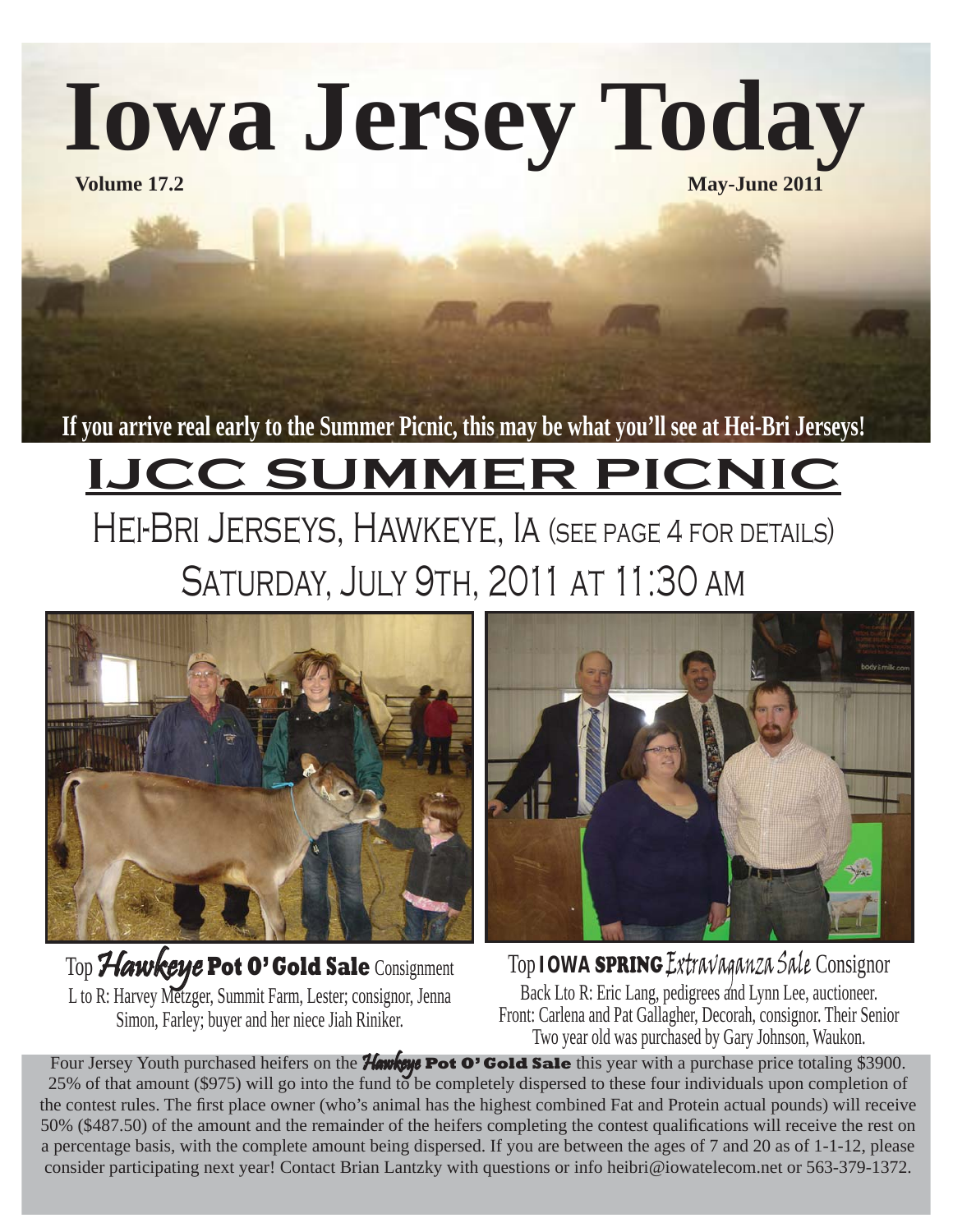### *Iowa Jersey Cattle Club*

Officers

**President: Jeff Holtz** 24821 13th St. Maquoketa, IA 52060 563-652-4480

**Vice President: Harvey Metzger** 2187 110th St. Larchwood, IA 51241 712-478-4627

### **Secretary/Treasurer: Jennifer Zumbach**

3371 227th Ave. Hopkinton, IA 52237 563-580-8852 iowajerseycattleclub@yahoo.com

**AJCA Director: Jerry Spielman** 1892 M Road Seneca, KS 66538 785-336-2581

**AJCA-NAJ Temporary Representative: Kristen A. Paul**

209-402-5679 or kpaul@usjersey.com

Check out our IJCC page on the AJCA website www.usjersey.com! ALSO- see our Jersey page on the ISDA website www.iowadairy.org!

The Iowa Jersey Today is published three times annually by the Iowa Jersey Cattle Club for the Iowa Jersey Cattle Club. All correspondence and submissions should be directed to the IJCC. **New Subscription Rates are \$15 for one year & includes an associate membership in the Iowa Jersey Cattle Club, and \$25 for one year and includes an active membership.** Checks should be made out and sent to the **Iowa Jersey Cattle Club** Jennifer Zumbach 3371 227th Ave. Hopkinton, IA 52237 **Phone**:

563-580-8852

## **May-June 2011** *Iowa Jersey Today* **<b>Volume 17.2**

*On the Cover*

State Sale top Consignors and a quick view to our Summer Picnic hosts.

*Calendar of Events*

June

 22-25 2011 AJCA-NAJ Annual Meetings & Convention, Wisconsin Dells, WI July

- *1 IJCC Scholarship, Princess and Jersey Breed Award applications due*
- 9 IJCC Annual Summer Picnic, 12:00, HEI-BRI JERSEYS, HAWKEYE

August

- 11 Iowa State Fair Junior Jersey Show
- 12 Iowa State Fair Open Jersey Show

September

- 10 Iowa Ayrshire Fall Sale, noon, Dubuque County Fairgrounds
- 16 National Cattle Congress, Waterloo

### *Table of Contents*

| 8         |
|-----------|
| 10        |
| 15        |
| 16-17     |
| 19        |
| 21        |
| $23 - 24$ |
|           |

### *Index to Advertisers*

|                                                   | 22  |                                              |     |
|---------------------------------------------------|-----|----------------------------------------------|-----|
| Alta Genetics ----------------------------------  | BC. |                                              |     |
| Cinnamon Ridge Dairy --------------------- 3      |     | Kunde Jersey Farm -----------------------    | -18 |
| Covington Jerseys ---------------------------- 20 |     | Lyon Jerseys ------------------------------- | -13 |
| First Defense ------------------------------- 14  |     | Schulte Bros ------------------------------- | 11  |
|                                                   |     | Strottmann Jerseys ----------------------    | 23  |
| J & D Dairy ----------------------------------    | 18  | Summit Farm -----------------------------    | 12  |
|                                                   |     | Zumbach ---------------------------------    | 10  |

### **IOWA JERSEY CATTLE CLUB MEMORIAL SCHOLARSHIP**

|                                                                           |                              | <u>10 1111   ANGEL GIN 122 GEOS NAMNO NIME CON O ANNO 1211</u>                                                                                                                                                                                                                                                                                                                                                |  |  |  |  |  |  |  |
|---------------------------------------------------------------------------|------------------------------|---------------------------------------------------------------------------------------------------------------------------------------------------------------------------------------------------------------------------------------------------------------------------------------------------------------------------------------------------------------------------------------------------------------|--|--|--|--|--|--|--|
|                                                                           |                              | <u>Iowa Jersey Today Advertising Rates</u> : The object of this scholarship is to help further the education of worthy IJCC Junior members. It                                                                                                                                                                                                                                                                |  |  |  |  |  |  |  |
|                                                                           |                              | is awarded during the annual IJCC Summer Picnic annually. It is funded by:                                                                                                                                                                                                                                                                                                                                    |  |  |  |  |  |  |  |
| There are several sizes to accommodate any need.                          |                              | .1. A special trust fund set up by the club and overseen by the Secretary-Treasurer                                                                                                                                                                                                                                                                                                                           |  |  |  |  |  |  |  |
| Please contact Jennifer Zumbach if you have any<br>questions.             |                              | $\ddagger$ 2. Donations received from individuals commemorating former (or current) IJCC members &                                                                                                                                                                                                                                                                                                            |  |  |  |  |  |  |  |
|                                                                           |                              | the Jersey Community.                                                                                                                                                                                                                                                                                                                                                                                         |  |  |  |  |  |  |  |
| Next issue will go out in October 2011.                                   |                              | . Donations have been made and the scholarship is given in the name of the following people (de-                                                                                                                                                                                                                                                                                                              |  |  |  |  |  |  |  |
|                                                                           |                              | notes contributor): Howard Lyon (Lyon family), deceased members (IJCC), John Taylor (IJCC),                                                                                                                                                                                                                                                                                                                   |  |  |  |  |  |  |  |
| <b>Farm Business Ads</b>                                                  | <b>Company Ads</b>           | : James Stock (IJCC), Eric Krekel (IJCC), Frieda Gates (IJCC), Ivan Gates (proceeds from a                                                                                                                                                                                                                                                                                                                    |  |  |  |  |  |  |  |
| Full Page--<br>\$50.00                                                    | Full Page-\$100.00           | ; picture which was sold), Frank Scott, Pam Storbeck (IJCC, family), Joe O'Neil (IJCC), Jacob                                                                                                                                                                                                                                                                                                                 |  |  |  |  |  |  |  |
| \$35.00<br>$\frac{1}{2}$ Page--                                           | 1/2 Page-- \$70.00           | Pleis (IJCC, family), L. Claire Gates ('05 Iowa Jersey Sale donations, family, IJCC), Earl Lyon                                                                                                                                                                                                                                                                                                               |  |  |  |  |  |  |  |
| $\frac{1}{4}$ Page--<br>\$30.00                                           | $\frac{1}{4}$ Page-- \$60.00 | : (IJCC), Robert Cline (IJCC), Joyce Muller (IJCC, family), Gene Krekel (IJCC, Lyon Jerseys),                                                                                                                                                                                                                                                                                                                 |  |  |  |  |  |  |  |
| Credit card-- \$25.00                                                     | Credit card--\$50.00         | : Helen Lyon (IJCC, Robert Lyon, Lyon Jerseys), Ryan Graber (IJCC), Russell "Bud" Lyon (IJCC,                                                                                                                                                                                                                                                                                                                 |  |  |  |  |  |  |  |
| in full with first ad.<br>Three Company ads are \$285 if PIF with 1st ad. |                              | : Lyon Jerseys) and Mary Jane Metzger (IJCC), Brodie Lantzky (IJCC), Don Bauwens (IJCC) and<br>THREE Full Page Farm ads are only \$130 if paid: Anna Mary Kunde (IJCC). The IJCC donates money toward the scholarship in lieu of sending<br>: flowers for the services. Thank you to all who make this scholarship possible by contributing in<br>memory of IJCC members and members of the Jersey Community. |  |  |  |  |  |  |  |
| Iowa Jersey Today- May-June 2011                                          |                              | Please contact Jennifer Zumbach for information about the IJCC Memorial Scholarship.                                                                                                                                                                                                                                                                                                                          |  |  |  |  |  |  |  |
|                                                                           |                              |                                                                                                                                                                                                                                                                                                                                                                                                               |  |  |  |  |  |  |  |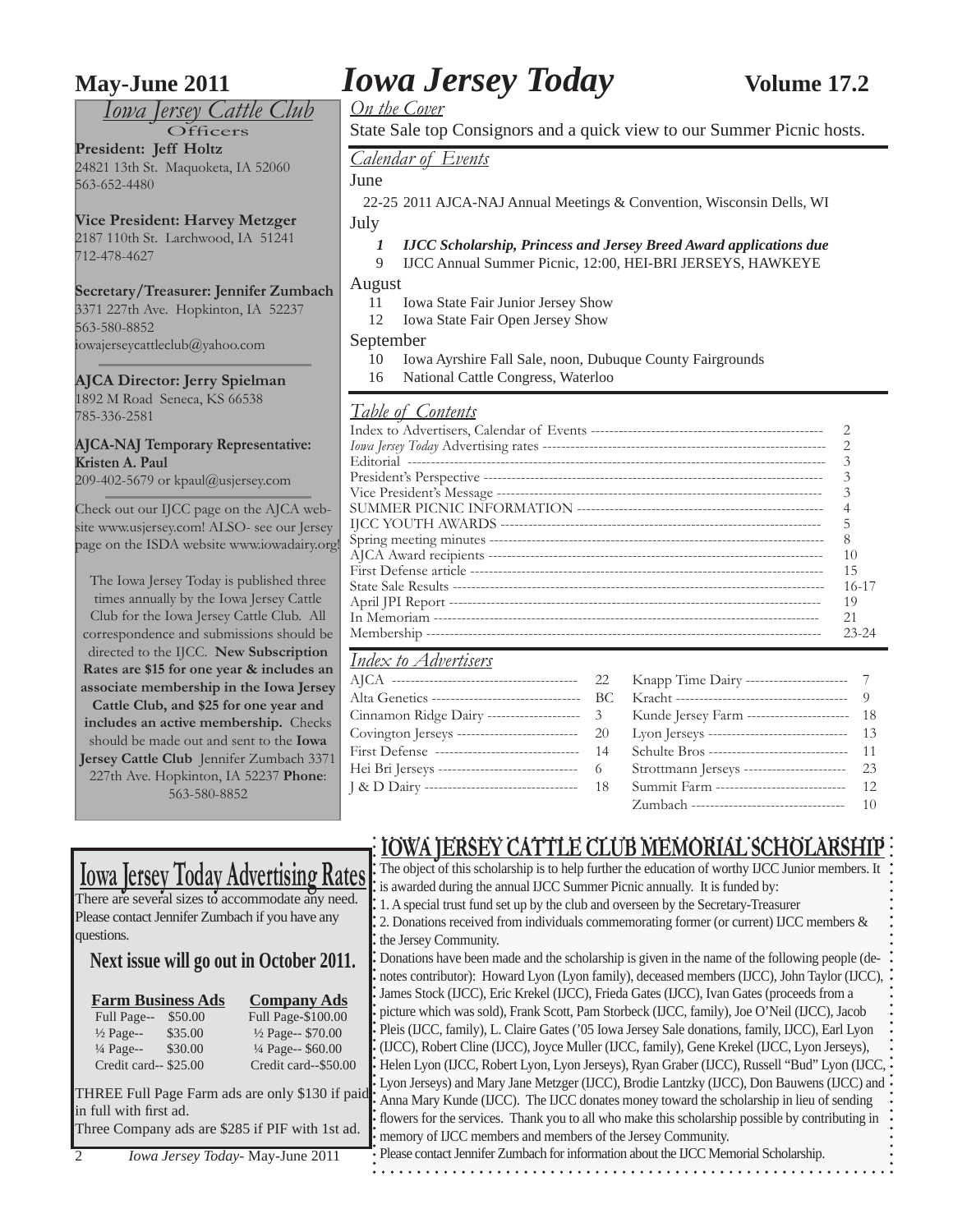

### **President's Perspective**

Hope this issue finds you all well  $\&$ hopefully hard at your spring planting. We finally got finished planting corn on the 5th. There for a while I wasn't sure if we were ever going to get in the fields. But when the rain finally stopped, it didn't take long to get

rolling. Now again if it ever stops raining we will be able to finish on the beans  $&$  then get right into hay season.

 With spring came the State Sale. A huge thank you goes out to all the consigners & buyers. We ended up with a \$1600.00 average overall. If anyone has any comments or suggestions on how to improve the sale in any way, please contact myself, Harvey or Jennifer, so we can bring it up at our summer picnic. If there are no comments, we must assume everything is ok. If we can make improvements, we will, but we need input from you the consigners.

 A huge congrats must go out to Kevin & Cari Knapp on their Young Jersey Breeder award; they will receive at the National Convention to be held in Wisconsin. Again Congrats.

 We took a little drive this past weekend down into Illinois to look at some Jerseys at Maple Lawn Jerseys in Tremont, IL. If you are ever in the Peoria area just go about 15 miles south to Tremont & you will be in for a real treat. You will not find a nicer host  $\&$  hostess anywhere. Dan  $\&$ Connie Schweigert are top notch cow people. If you want to see cows with tremendous production records & high scoring cows it is worth the trip. Thank you again for your time & hospitality.

 With that I had better get this off to our GREAT Secretary to avoid another call. Hope to see you all somewhere along the trail. Will be at the Field of Dreams sale the end of the month  $\&$  definitely will attend the Great Iowa State Fair in August. Until then, see ya!

> *Manual labor to my father was not only good & decent for its own sake, as he was given to saying, it straightened out one's thoughts. Mary Ellen Chase A Goodly Fellowship*

*Jeff Holtz*



### **Vice President's Message**

Once again "Thank you" to everyone for helping put together another successful sale. New this year was the Pot of Gold. It's a great opportunity for us to support our youth. We hope to continue this in the

future. It takes cooperation from all of us.

 Hope your spring planting has been going well. It's a busy time. Looking ahead it will be convention time. With it being close by in Wisconsin we hope many of you will be able to take it in and enjoy the Dells. Keep the state picnic and State Fair also in mind for some summer activities.

Stay safe and have a great summer.

*Harvey Metzger*



### **Editorial**

 Hello again, it doesn't seem like it's been that long since we spoke! In case you don't notice on the following pages, please show this issue to any Jersey Youth, whether it's your child(ren) or the neighbor who shows some of your cattle at fair each year and helps out on

the farm. If they are an older- Junior member of the IJCC, they are eligible to apply for the youth awards. If they aren't a Junior member yet- IT'S ONLY \$1.00!!! There are also National Scholarships available for high school graduating seniors and college students at various levels.

 *Are you interested in donating the heifer calf to the 2011 Iowa Jersey Breed Award winner?* If so, please contact one of the IJCC officers before the Summer Picnic for more details. A couple years ago, the club decided that, in appreciation for the heifer donation, that breeder will receive 3- 1/2 page ads in the *Iowa Jersey Today*.

 This spring has been interesting, but we were able to get all the corn and beans in this past week here. Now we've got some timely rainy days (so I can get the magazine done, no doubt!!!), before getting rye chopped, manure hauled and the rest of the corn planted next week. My garden is still awaiting my attention, but next week looks like the time to get that planted also.

 We have had sparce attendance at the Spring meeting the last few years- we'd like your input on how to make it more inclusive- besides the fact that many of you are milking before and after the meeting and sometimes the drive doesn't make the equation work Please let us know if there are specific changes that would allow you to make the trip. There are many important decisions that are made at the spring meeting, including the next year's state fair judge, approving the budget, state sale changes. Thanks for your input.

 I hope many of you can make it to the Jersey Picnic on the July 9th at Hei-Bri Jerseys! *Jennifer Zumbach*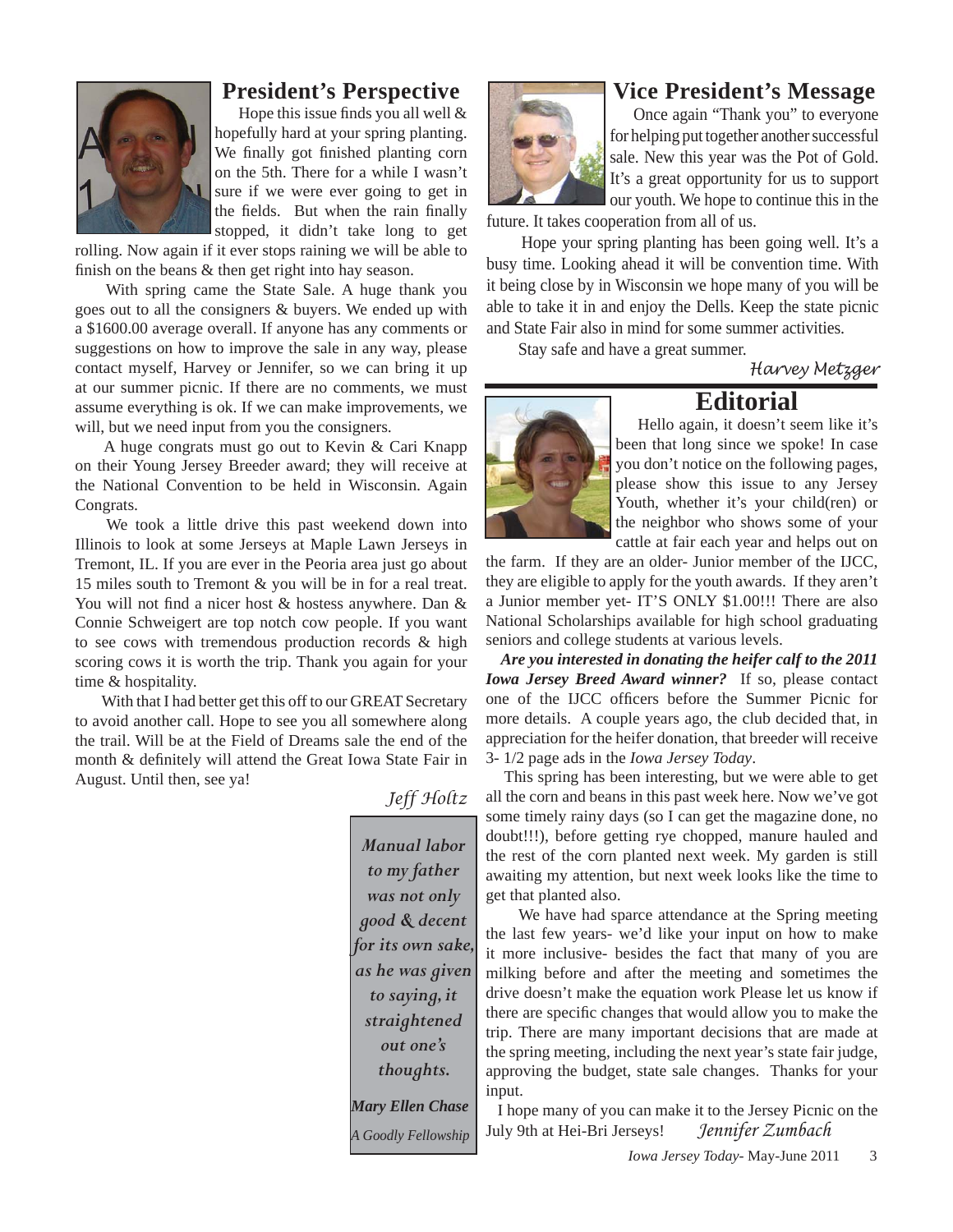# 2011 IJCC Summer Picnic

*Mark your Calendars now for the*

## **Annual IJCC Summer Potluck Picnic and Meeting,** *to be held on* **Saturday, July 9th at 11:30 at Hei-Bri Jerseys, Hawkeye, IA**

*Drinks, burgers and ice cream will be provided: Please bring a dish to pass for the picnic!*



*Topics up for discussion • IJCC Youth Awards to be given • State Sale, timing of Spring sale & involvement in Fall (Production) Sale in Dubuque with Ayrshire Breeders • Iowa State Fair • Possible future AJCA Award nominations • Other future IJCC activities • PLUS you get to tour the Hei-Bri Jerseys' farm!*

| Directions to<br>Brian & Heidi Lantzky's farm                                                                                             | Hei-Bri Jerseys<br>21575 245th Street | 245th St. | N             |  |  |
|-------------------------------------------------------------------------------------------------------------------------------------------|---------------------------------------|-----------|---------------|--|--|
| From Highway 18: Turn north U<br>Avenue - go 1 mile, turn West on<br>245th Street-farm is located 3/4<br>miles west on South side of road |                                       | venue     |               |  |  |
| See map to right.                                                                                                                         | To Fredericksburg                     | Hwy18     | To West Union |  |  |
| Address is 21575 245th Street, Hawkeye<br>Phone is 563-429-2000<br>cell- 563-379-1372                                                     |                                       |           |               |  |  |

*Brian says "Leave your problems behind and come laugh at ours!!" They always have some* nice young cows to look at and the company is unbeatable! They look forward to seeing you. **Lantzky Family**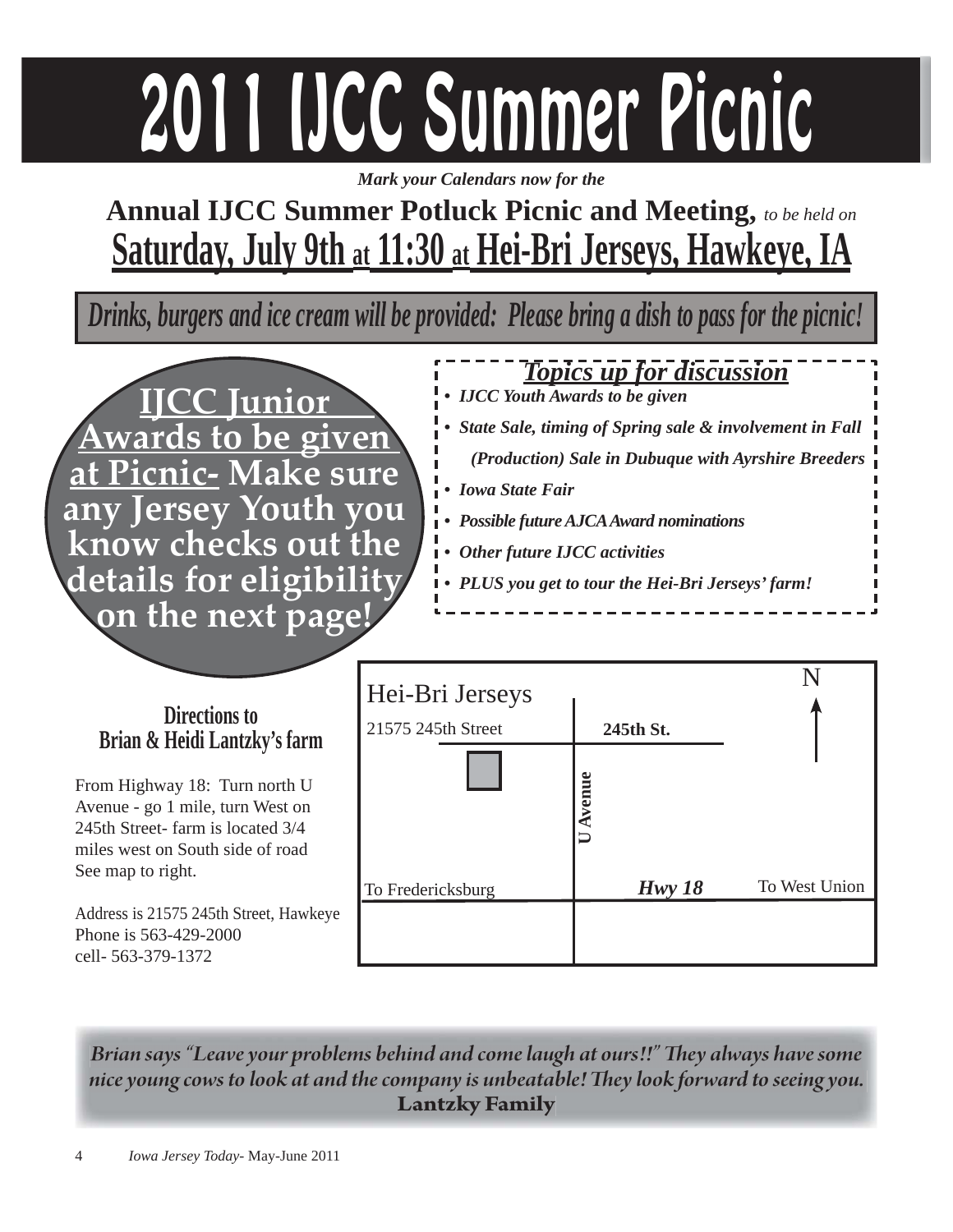## Iowa Jersey Cattle Club **Youth Awards**

- *Iowa Jersey Breed Award- Youth ages 16 to 19 encouraged to apply. NEW application process this year- the application is judged by the IJCC Executive Committee, and is not awarded through the 4-H Program as in years past.* It is available to any IJCC Junior member who has an outstanding Jersey Youth career. *The winner of this award receives a Jersey heifer calf and is then nominated for the National Jersey Junior Achievement Contest this fall.* **DUE July 1st.**
- *Iowa Jersey Cattle Club Annual Memorial Scholarship is awarded to an Iowa Jersey youth planning* to or attending an institution of higher learning (two or four year school). The winner is also nominated for the National Jersey Junior Achievement Contest this fall. Applications are available upon request. They are due to **Jennifer Zumbach** by **JULY 1ST.** *The Scholarship is \$500, paid at end of first collegiate semester.*
- **Iowa Jersey Princess** You must be between the ages of 18 and 21, and involved in raising Jerseys. As Iowa Jersey Princess, you will have the opportunity to represent the Jersey Breed in the Iowa Dairy Princess Pageant this August. You will be asked to hand out ribbons during the Iowa State Fair Junior & Open Jersey Shows and help at the State Jersey Sale. Additionally you will be eligible to represent Iowa at Louisville in November in the National Jersey Queen Contest.

### ALL STATE APPLICATIONS ARE DUE JULY 1st. *If you are interested in applying*

*for one of the above Iowa Jersey Cattle Club Youth awards, please obtain an application online http://jerseysites.usjersey.com/iowajerseys/activities.htm or by contacting the Jennifer Zumbach at iowajerseycattleclub@yahoo.com or 563-580-8852.* 

*You must be an IJCC Junior member- if you are not yet- send \$1 Junior Membership to IJCC- Jennifer Zumbach 3371 227th Ave. Hopkinton, IA 52237 by July 1st. All State awards will be announced at the Summer IJCC Picnic, July 9th, Hei-Bri Jerseys, Hawkeye.*

## **AJERSEY SCHOLARSHIP APPS.**

The AJCA Scholarship Program provides financial support for Jersey youth enrolled in colleges or universities or, in some cases, youth seeking hands-on experience in the development and management of Registered Jersey™ cattle.

 Applicants must be a junior or life member of the American Jersey Cattle Association upon submitting their application. A minimum grade point average of 2.5 (on a 4.0 scale) is required to apply for these scholarships. A copy of the applicant's high school or college transcript must be included with the application form.

 The largest award is the Russell–Malnati Scholarship for Advanced Studies of \$5,000. Undergraduate students who have completed *at least* one-half of coursework credit hours required for a degree in dairy science, animal science *(dairy emphasis)*, large animal veterinary practice, dairy production or manufacturing, or dairy product marketing, and graduate students in those program areas are eligible to apply.

The William A. Russell Memorial Scholarship of \$1,000 will be presented to a student who will begin a program of study at an accredited college or university in the fall of 2009.

The Cedarcrest Scholarship of \$1,000 will be awarded to an undergraduate or graduate student seeking a degree in large animal veterinary practice, dairy production, dairy manufacturing, or dairy product marketing.

 The V. L. Peterson Scholarship and Paul Jackson Memorial Scholarship will be awarded to students who have completed at least one year of college or university work.

Also to be awarded is the Bob Toole Jersey Youth Award, which can be used for either college expenses or a well-defined practical experience related to breeding, developing and showing Registered Jerseys™.

Residents of Georgia, Florida, North Carolina, South Carolina, Tennessee and Virginia who are at least high school graduates, but not older than 36 years of age as of January 1, are eligible to apply for the Reuben R. Cowles Jersey Youth Award. Applicants must state whether the award money will be used for to support their education or to fund a trip to the All American Jersey Show and Sale, the AJCA-NAJ Annual Meetings or other Jersey educational activities.

Applications for the 2011-12 scholarships are now posted on the USJersey website at www.usjersey.com/Youth Program/ scholarshipinfo.html.

Applications and transcripts must be received at AJCA office at 6486 E. Main Street, Reynoldsburg, OH 43068-2362 no later than July 1, 2011. For more information, contact Dr. Cherie Bayer, AJCA Director of Development, at 614/861-3636.

#### **MANY IOWA YOUTH HAVE RECEIVED ONE OF THE NATIONAL SCHOLARSHIPS IN THE PAST. DON'T PASS UP THIS OPPORTUNITY - APPLY TODAY!**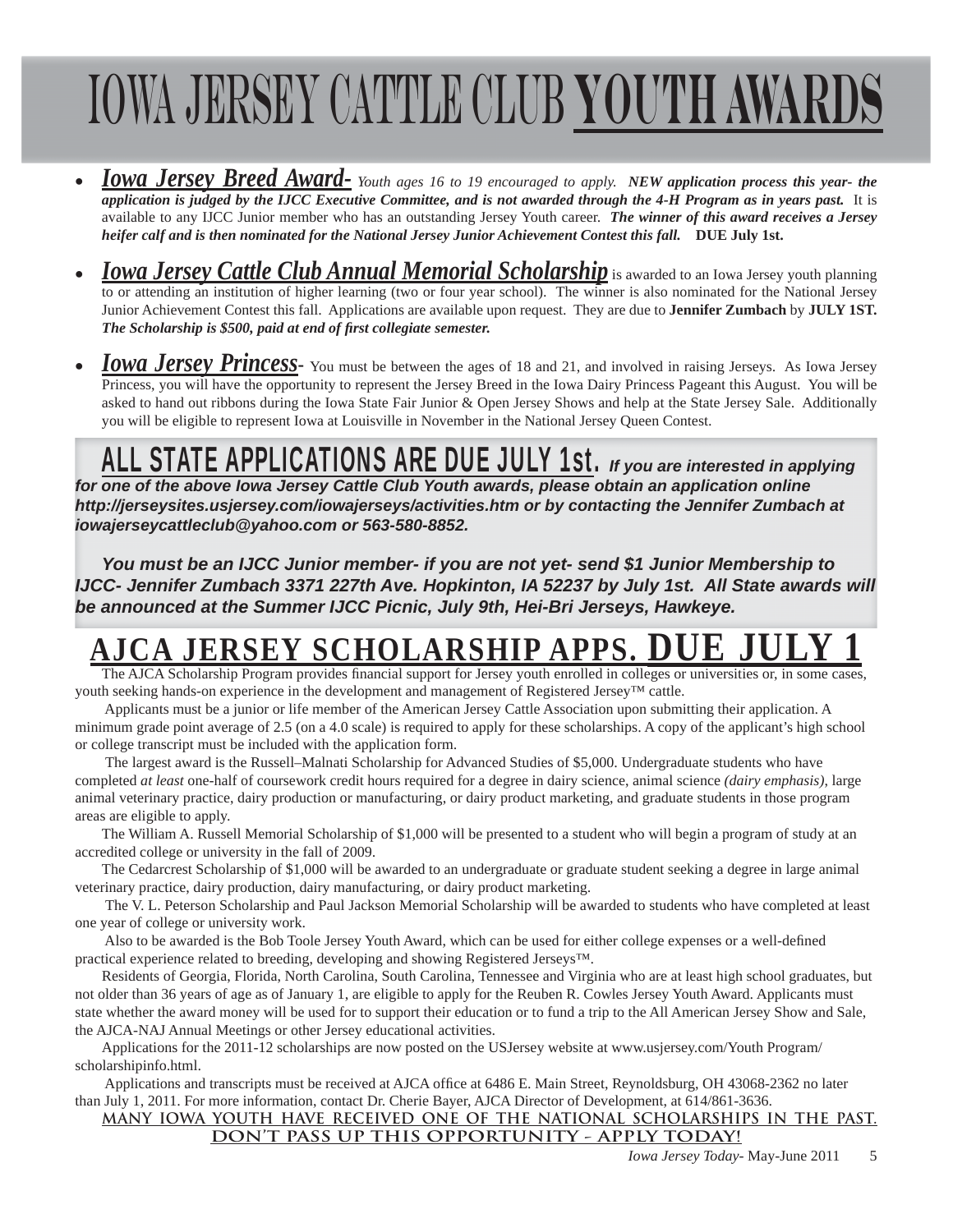## *Iowa Jersey Cattle Club Annual Spring Meeting 2011*

The regular meeting of the Iowa Jersey Cattle Club was held at the Clear Lake Best Western on March 12th. The meeting was called to order at 12:10 pm by President Jeff Holtz. There were 14 members and 1 visitor present. There was no President or Vice President report. The Secretary's report was printed in the winter IJT. David Kunde moved to approve them as printed, Eric Lyon second. Motion carried. The Treasurer's Report was given and balance of the checking account is \$676.60, Memorial Scholarship account is \$11,118.20, and Convention Savings account is \$8916.17. Eric Lyon moved to approve the Treasurer's report, David Kunde second. Motion carried.



*We caught these member chatting after the meeting and they stopped to pose for a photo. L to R: Kevin Knapp, Tim Covington, David Kunde, Harvey Metzger, Jeff Holtz and Eric Lang.*

Business discussed included State Sale. Dave Koss does need a volunteer or more to help watch cattle overnight and feed while the clippers are going. The IA Ayrshire Breeders needed to raise the commission from 11% to 13% for the 2011 sale, citing increased costs, so after some discussion, Dave Kunde moved to increase the commission from 14% to 16% for the Jersey consignments. Eric Second. Motion carried. Also, the Ayrshire Assoc will need to take 13% from the Pot O' Gold animals, so Dennis Cline moved to take the balance out of the IJCC commission check to put into the Pot O' Gold fund to be dispersed at a later date to animals completing the requirements. Eric Lyon second. Motion carried. Eric Lang asked the group to consider endorsing including Jerseys in the Iowa Ayrshire Breeders Association Fall "Production" Sale that is usually held the 1st Saturday after Labor Day at the Dubuque County fairgrounds. They would like to include 20-30 Jerseys with the same set-up as the spring sale. Tom Sickles moved to table the final vote to the summer picnic. Eric Lyon second. Motion carried. Jennifer asked for feedback on the the Ayrshire breeders involvement in the Winter –Sale IJT. It was a welcome change for this issue- and increased the income of the publication. (Several Ayrshire Breeders also commented at the sale that they really enjoyed it and would participate next year if we continued. I also think additional ads will be secured now that they see how this issue turned out).

Iowa State Fair- The 2010 Open Show judge will be Jeff Core, KY. The ISF Youth show will be on August 11th, and the Open show will be on August 12th. The ISU Dairy Science Club will again do the Jersey Boulevard of Breeds, this will also be part of their "I Milked a Cow" exhibit. They will use animals from Lyon Jerseys and ABC's Dairy Farm (Brandon, Andrea and Colt Churchill). The club would like to thank them all for making this possible. PDCA news- the group is asking for donations from the state breed organizations to help cover the cost of State Fair awards, etc. It was moved by Tom Sickles and second by Dave Kunde to send them \$100. Motion carried. The members voted on the judge for the 2012 Open Show. Dean Dohle was selected. Herby Lutz was the alternate and Robert Yoeman was the third option.

Budget- Jennifer Zumbach presented the 2010 expenses and income, and explained the 2011 budget. There were no questions. Eric Lyon moved to approve the 2011 budget and Tom Sickles second. Motion carried.

Iowa Jersey Today- Jennifer outlined the change in postage amount with having Heuss Printing send out the IJT instead of her doing it. Harvey Metzger moved to pay Heuss Printing for that service. Eric Lyon second. Motion carried.

2010 State Jersey Award winner Kara Maxwell and Memorial Scholarship winner Kari Lien are eligible to enter the 2011 AJCA Achievement contest.

AJCA Nominations were sent for Kevin and Cari Knapp, Young Jersey Breeder, and Joe, Duffy and Margaret Lyon for Master Breeder in January. Jennifer Zumbach and Michael Kunde were suggested for 2012 applicants of Young Jersey Breeder.

The Wisconsin Jersey Breeders asked if we would donate to their convention this year. Harvey Metzger moved to donate \$600 to cover a youth meal. Dave Kunde second. Motion carried.

Jennifer reminded members that IJCC Memorial Scholarship, IJCC Jersey Princess and IJCC Jersey Breed Award applications are due July 1st to her. They will be awarded at the Summer Picnic. AJCA Scholarship applications are due July 1st to Ohio.



*Mary Metzger had the tough job of wrangling in this roudy guy, Karl Zumbach!*

Members listened to Bob Bignami, Orland, CA, speak about what three main topics he would address if elected AJCA President this summer at the AJCA-NAJ annual meetings. Milk Pricing- we need to be at the table, Genomics- still incomplete, would work to fully sequence genome with resources that are available, and Youth- Encourage and inform youth of what is available especially through the Youth Academy and other outstanding programs. The meeting adjourned at 2:10 pm.

Respectfully submitted, Jennifer Zumbach, IJCC Secretary

### **The happiest people do not necessarily have the best things. They simply appreciate the things they have.** Warren Buffet

8 *Iowa Jersey Today*- May-June 2011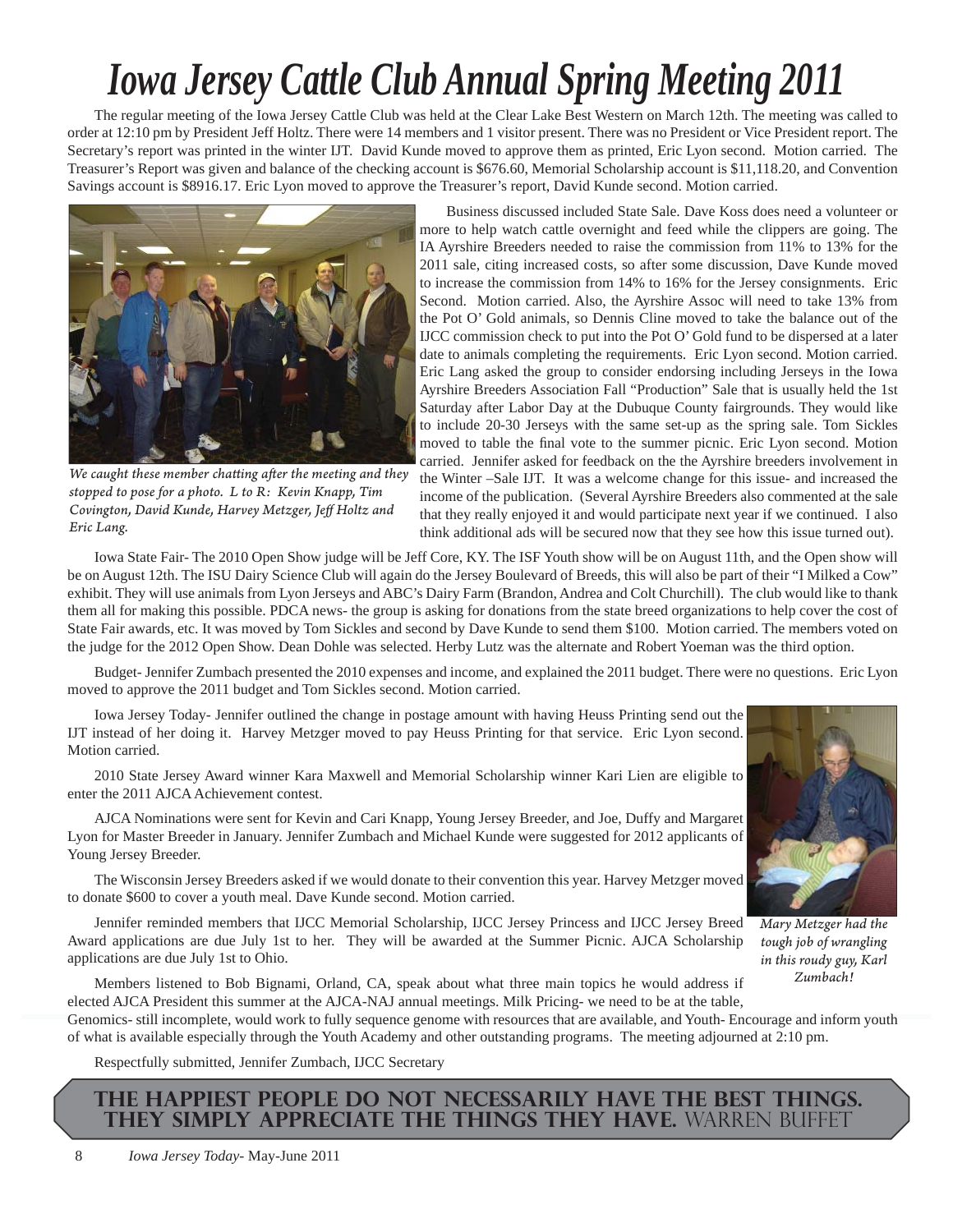## **2011 Iowa Spring** Extravaganza **Results**

| LOT#               | <b>CONSIGNER</b>                             | <b>SALE PRICE</b>     |            | <b>BUYER</b>                                    | <b>City, State, Zip Code</b>                |  |  |
|--------------------|----------------------------------------------|-----------------------|------------|-------------------------------------------------|---------------------------------------------|--|--|
| LOT J1             | Nathan & Abbey Cline                         | \$                    |            | 1,500.00 Brian Lantzky                          | Hawkeye, IA 52147                           |  |  |
| LOT J2             | Kevin Knapp                                  | \$                    |            | 1,650.00 Summit Farm Inc                        | Lester, IA 52175                            |  |  |
| LOT J3             | <b>Lincoln Gibbs</b>                         | \$                    |            | 1,550.00 Tills Family Farms                     | Maquoketa, IA 52066                         |  |  |
| LOT J4             | David Koss                                   | \$                    |            | 1,900.00 Robert Allen Miller                    | Riverton, IL 62563                          |  |  |
| LOT J5             | Russel Lyon                                  | \$                    |            | 2,350.00 Bryce VanVark                          | Pella, IA 50219                             |  |  |
| LOT J6             | <b>SCRATCH</b>                               | $\mathbb{S}$          |            |                                                 |                                             |  |  |
| LOT J7             | <b>Alyson Stanek</b>                         | \$                    |            | 1,850.00 Robert Allen Miller                    | Riverton, IL 62563                          |  |  |
| LOT J8             | Patrick Gallagher                            | \$                    |            | 1,900.00 Brian Bagge                            | Worthington, IA 52078                       |  |  |
| LOT J9             | <b>Brent Hoogendoorn</b>                     | \$                    |            | 2,150.00 Levi DeRuyter                          | Ruthton, MN 56170                           |  |  |
| LOT J10            | David Koss                                   | \$                    |            | 1,800.00 Robert Allen Miller                    | Riverton, IL 62563                          |  |  |
| LOT J11            | Patrick Gallagher                            | \$                    |            | 1,500.00 Jason Hettinga                         | Orange City, IA 51041                       |  |  |
| LOT J12            | Kevin Knapp                                  | $\overline{\$}$       |            | 2,050.00 Summit Farm Inc                        | Lester, IA 52175                            |  |  |
| LOT J13            | David Coolidge                               | $\overline{\$}$       |            | 1,900.00 Steve Durnan                           | Elgin, IA 52141                             |  |  |
| LOT J14            | Patrick Gallagher                            | \$                    |            | $2,400.00$ Gary Johnson                         | Waukon, IA 52172                            |  |  |
| Lot $141/2$        | Patrick Gallagher                            | \$                    |            | 1,000.00 Jodi Simon                             | Farley, IA 52046                            |  |  |
| LOT J15            | <b>SCRATCH</b>                               | \$                    |            |                                                 |                                             |  |  |
| LOT J16            | <b>Brian Lantzky</b>                         | $\overline{\$}$       |            | 2,250.00 Robert Allen Miller                    | Riverton, IL 62563                          |  |  |
| LOT J17            | David Kunde                                  | \$                    |            | $1,750.00$ Gary Johnson                         | Waukon, IA 52172                            |  |  |
| LOT J18            | <b>Brian Lantzky</b>                         | \$                    |            | 1,750.00 Dylan DeRuyter                         | Ruthton, MN 56170                           |  |  |
| <b>LOT J19</b>     | <b>Brian Lantzky</b>                         | \$                    |            | 2,050.00 Robert Allen Miller                    | Riverton, IL 62563                          |  |  |
| $LOT$ J20          | <b>SCRATCH</b>                               | $\mathbb{S}$          |            |                                                 |                                             |  |  |
| LOT J21            | <b>Brian Lantzky</b>                         | \$                    |            | 1,900.00 Robert Allen Miller                    | Riverton, IL 62563                          |  |  |
| LOT J22<br>LOT J23 | <b>SCRATCH</b><br>Summit Farm                | \$<br>$\overline{\$}$ |            | 1,600.00 Walt Vanderwall                        |                                             |  |  |
|                    | David Kunde                                  | \$                    |            | 1,600.00 Robert Allen Miller                    | Orange City, IA 51041<br>Riverton, IL 62563 |  |  |
| LOT J24<br>LOT J25 | Ron Kaiser                                   | \$                    |            | 2,050.00 Blake Bieber                           |                                             |  |  |
|                    |                                              | \$                    |            |                                                 | Springville, IA 52336                       |  |  |
| LOT J26<br>LOT J27 | Mike & Julie Hemp                            | \$                    |            | 2,050.00 Jim Plughaupt                          | Central City, IA 52214                      |  |  |
| LOT J28            | Zach & Blake Schulte<br>Zach & Blake Schulte | $\overline{\$}$       |            | 2,050.00 Jeremy Angstman<br>1,900.00 Nick Bagge | Oakes, ND 58474<br>Worthington, IA 52078    |  |  |
| LOT J29            | Kevin Kline                                  | \$                    |            | 1,350.00 Steve Durnan                           | Elgin, IA 52141                             |  |  |
| LOT J30            | Mitch Schulte                                | \$                    |            | 2,250.00 Jon & Ashlee Crubel                    | Lancaster, WI 53813                         |  |  |
| LOT J31            | <b>Trisha Stanek</b>                         | $\overline{\$}$       |            | 1,000.00 Levi DeRuyter                          | Ruthton, MN 56170                           |  |  |
| LOT J32            | Jacob Worden                                 | \$                    |            | 1,550.00 Summit Farm Inc                        | Lester, IA 52175                            |  |  |
| LOT J33            | Ron Kaiser                                   | \$                    |            | 900.00 Levi DeRuyter                            | Ruthton, MN 56170                           |  |  |
| LOT J34            | Trisha Stanek                                | \$                    |            | 675.00 Tills Family Farms                       | Maquoketa, IA 52066                         |  |  |
| LOT J35            | <b>SCRATCH</b>                               | $\overline{\$}$       |            |                                                 |                                             |  |  |
| LOT J36            | Lyon Jerseys                                 | \$                    |            | 975.00 Jeremy Angstman                          | Oakes, ND 58474                             |  |  |
| LOT J37            | Ron Kaiser                                   | \$                    | 875.00     | Jeremy Angstman                                 | Oakes, ND 58474                             |  |  |
| LOT J38            | Jeff Holtz & Richard Freeman                 | \$                    | 950.00     | Gene Rathjen & Family                           | Wilton, IA 52778                            |  |  |
| LOT J39            | Trisha Stanek                                | \$                    | 975.00     | <b>Grace Howe</b>                               | Waukon, IA 52172                            |  |  |
| LOT J40            | Lyon Jerseys                                 | \$                    |            | 1,200.00 Dylan DeRuyter                         | Ruthton, MN 56170                           |  |  |
| LOT J41            | Kevin Knapp                                  | \$                    |            | 1,325.00 Lyon Jerseys                           | Toledo, IA 523342                           |  |  |
| LOT J42            | Lyon Jerseys                                 | \$                    |            | 850.00 Colt Churchill                           | Altoona, IA 50009                           |  |  |
| LOT J43            | Jennifer Zumbach                             | \$                    |            | 500.00 Kaylee Koss & Ski Pal Ayrshires          | Epworth IA 52045                            |  |  |
| LOT J44            | Summit Farm                                  | \$                    | 1,650.00   | Jenna Simon                                     | Farley, IA 52046                            |  |  |
| LOT J45            | <b>Brian Lantzky</b>                         | \$                    | 900.00     | Meghan Hettinga                                 | Orange City, IA 51041                       |  |  |
| LOTJ46             | <b>SCRATCH</b>                               | \$                    |            |                                                 |                                             |  |  |
| LOT J47            | Jeff Holtz & Richard Freeman                 | \$                    | 1,700.00   | Robert Allen Miller                             | Riverton, IL 62563                          |  |  |
| <b>SEMEN</b>       | donated by Dennis Cline                      | \$                    | 30.00      | Don Zidlicky                                    | Decorah, IA 52101                           |  |  |
|                    |                                              |                       |            | Semen Sale preceeds went to Jersey Youth Fund   |                                             |  |  |
|                    | <b>GROSS</b>                                 | \$                    | 66,105.00  |                                                 |                                             |  |  |
|                    | Sale Average (All Ages)                      | \$                    | 1,614.38   |                                                 |                                             |  |  |
|                    | TOTAL GROSS AYRSHIRE & JERSEY                | \$                    | 145,117.50 |                                                 |                                             |  |  |

16 *Iowa Jersey Today*- May-June 2011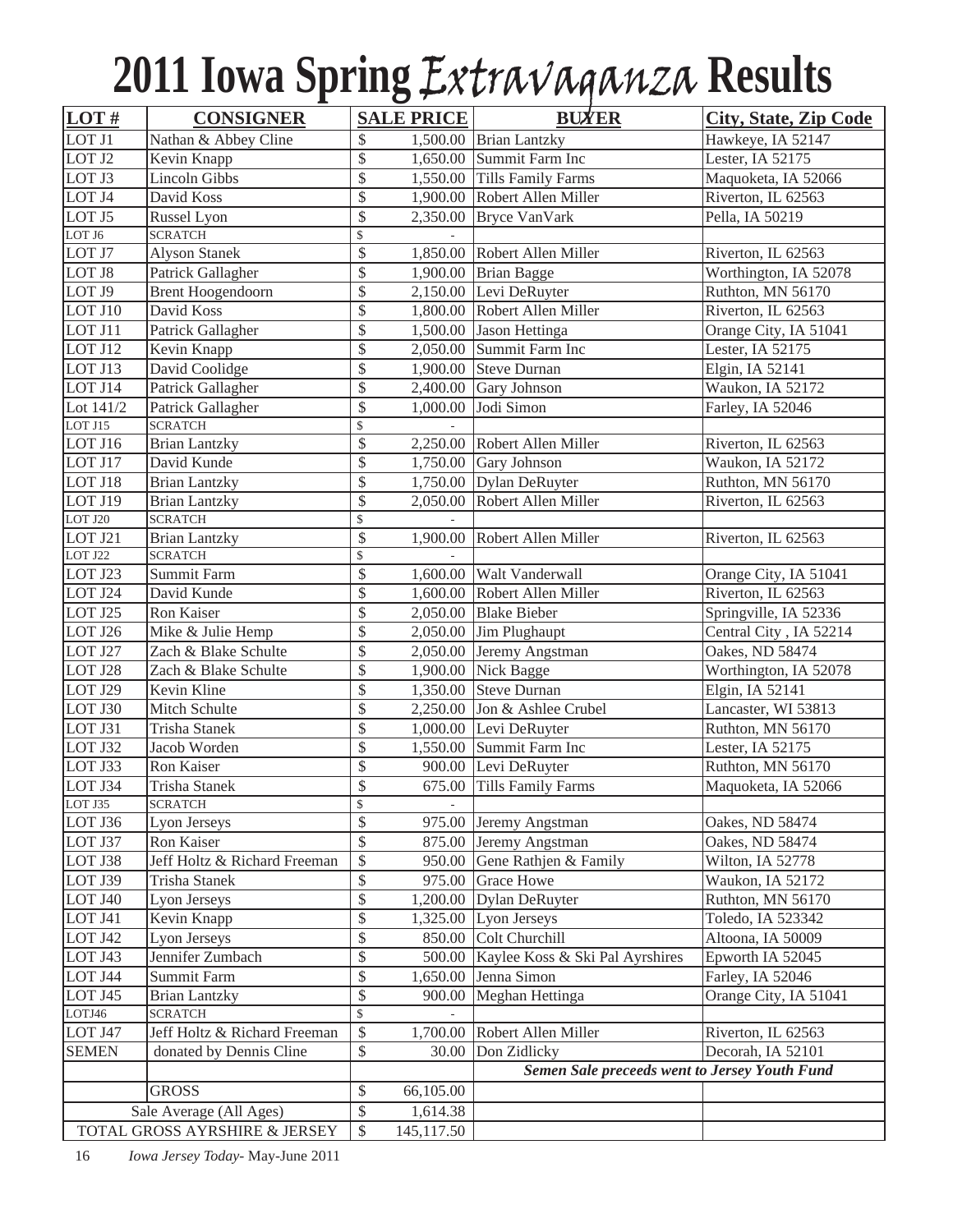







*Th anks to all the Buyers and Consignors !*



*Clockwise from Top Left: Second High Selling animal in the Spring Sale- Consigned by Russell Lyon, Toledo purchased by Bryce VanVark, Pella. In photo Eric Lyon, Eric Lang, pedigrees, and Lynn Lee, auctioneer, in the box, and Dave Koss at the halter.*

*Ron Kaiser fr ont right and Gary Zumbach take bids from this side of the ring.* 

Jim and Carol Pflughapt talk with Dave Kunde.

*Nathan Cline discusses the current consignment with Dave Kunde and Ron Strott mann*

*Kevin Knapp, Eric and Neil Metzger and Eric Lyon chat prior to the sale.* 

*Not sure if Jeff Holtz and Richard Freeman are in trouble or in the middle of a serious chat while Coleen*  Freeman, Jim and Carol Pflughaupt look on in the ring.

Jim tells a good story, as Jeff, Richard, and Cody Fre*land (near right) tune in.* 

The crowd gathered for the sale.

*Brian Bagge looks over some heifers before the sale gets under-way.*

*Nathan Cline & Eric Lyon check out some young cows.*

*A buyer takes a look and the Jersey cow line-up for the sale.*

**Thank you Dennis Cline for once again donating semen, with the proceeds going to the IJCC Youth Fund!**











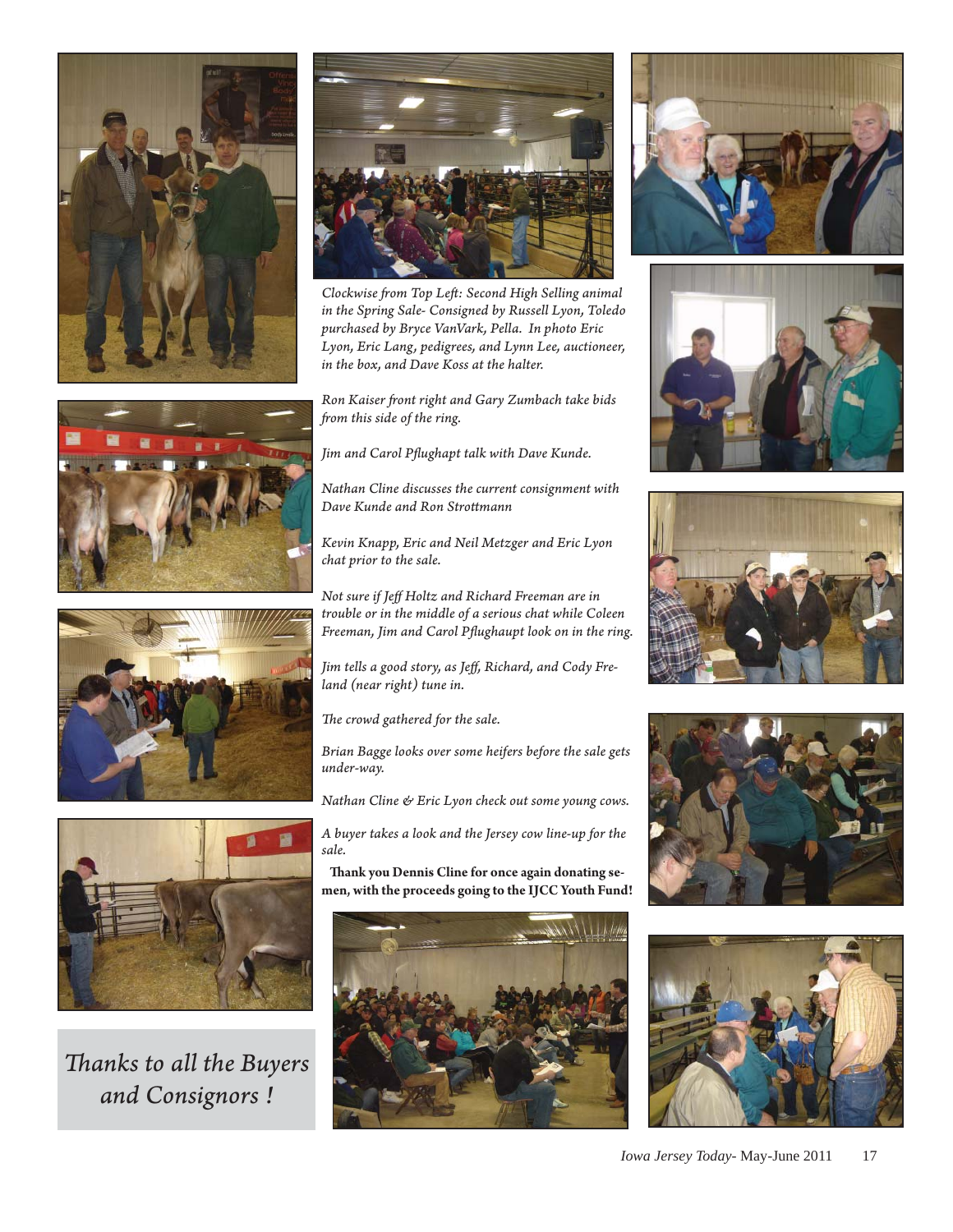## **April 2011 JPI Iowa Cows**

| RegName                                                            | GT | Recs            | <b>JPI</b>                         | <b>REL</b> | <b>Milk</b> | Fat      | Prot            | CM\$       | NM\$       | FM\$       | <b>SCS</b>   | PL           | <b>DPR</b>     | <b>EFI</b>       | <b>FS</b> | Owner                                     |
|--------------------------------------------------------------------|----|-----------------|------------------------------------|------------|-------------|----------|-----------------|------------|------------|------------|--------------|--------------|----------------|------------------|-----------|-------------------------------------------|
| <b>GR IMPULS PENNY OF MULTI-ROSE</b>                               | GT | 3 <sup>1</sup>  | 189                                | 67         | 675         | 57       | 38              | 532        | 466        | 423        | 3.17         | 4.3          | 0.8            | 5.9              |           | 91 MULTI ROSE JERSEYS INC                 |
| <b>MILITIAS MONICA</b>                                             | GT |                 | $1 \vert 186$                      | 64         | 1106        | 58       | 40              | 498        | 469        | 457        | 3.09         | 4.2          | 0.1            |                  |           | 7.2 83 HETTINGA, JASON                    |
| <b>DLM BRAZO TULIP-ET</b>                                          | GT |                 | 3 184                              | 74         | 1247        | 43       | 40              | 509        | 488        | 473        | 2.89         | 4.8          | 0.2            |                  |           | 9.7 86 MULTI ROSE JERSEYS INC             |
| <b>HEI BRI PARA KEET</b>                                           | GT |                 | $2$ 178                            | 68         | 923         | 52       | 46              | 459        | 382        | 325        | 3.01         | 2.2          | $-0.7$         | 8.2              |           | 90 LANTZKY BRIAN & HEIDI & FAMILY         |
| <b>GR CINNAMON RIDGE GARDEN LYDIA</b>                              |    |                 | 1 <sup>1</sup><br>172              | 46         | 1332        | 54       | 47              | 470        | 436        | 417        | 2.94         | 3.4          | 0.3            | 6.7              |           | MAXWELL AMY & KARA                        |
| <b>CINNAMON RIDGE ARTIS PRAISE</b>                                 |    | 4 <sup>1</sup>  | 172                                | 58         | 1179        | 50       | 37              | 469        | 459        | 457        | 2.84         | 3.5          | 0.3            |                  |           | 5.9 87 MAXWELL, AMY                       |
| SUMMETZ JADE SAVANNAH SHANTA-ET                                    | GT | $\overline{2}$  | 169                                | 71         | 676         | 48       | 36              | 533        | 465        | 411        | 2.95         | 4.2          | 0.8            | 7.7 <sub>1</sub> |           | 80 SUMMIT FARM INC                        |
| <b>ACTION V MAY</b>                                                | GT | 5               | 165                                | 74         | 657         | 29       | 29              | 521        | 470        | 420        | 2.78         | 5.4          | 1.1            | 8.4              |           | 91 MULTI ROSE JERSEYS INC                 |
| SUMMETZ PARA CUZ CARON                                             | GT | 5 <sup>1</sup>  | 164                                | 71         | 940         | 41       | 40              | 407        | 358        | 325        | 3.03         | 2.9          | $-0.7$         |                  |           | 8 91 SUMMIT FARM INC                      |
| LYON PARAMOUNT BEST-ET                                             |    |                 | 5 164                              | 64         | 741         | 54       | 30              | 475        | 440        | 416        | 2.82         | 3.6          | 0.5            | 7.9              |           | 91 LYON JERSEYS                           |
| MULTI-ROSE ACTION KRISSY                                           | GT | $\overline{2}$  | 158                                | 72         | 1143        | 33       | 36              | 391        | 376        | 368        | 2.93         | 2.9          | $\mathbf 0$    | 9.7 <sup>1</sup> |           | 90 MULTI ROSE JERSEYS INC                 |
| SUMMETZ ACTION BLANCHE BINNI                                       | GT |                 | $2$   158                          | 69         | 349         | 29       | 14              | 502        | 471        | 432        | 2.69         | 5.6          | 0.7            | 8.8              |           | 90 SUMMIT FARM INC                        |
| SUMMETZ LEX BABS BRANDA                                            | GT |                 | 2 <sup>1</sup><br>157              | 70         | 847         | 41       | 33              | 422        | 384        | 355        | 2.93         | 2.6          | $-0.1$         | 9.1              |           | 88 SUMMIT FARM INC                        |
| CINNAMON RIDGE IMPULS MADALYN                                      |    | $\mathbf{1}$    | 156                                | 46         | 915         | 70       | 38              | 439        | 393        | 360        | 3.1          | 1.9          | $\mathbf 0$    | 5.2              |           | MAXWELL, KARA ALICE                       |
| LYON IMPULS ALFREDA                                                | GT |                 | $1 \mid 154$                       | 64         | 901         | 38       | 44              | 422        | 352        | 304        | 3.07         | 2.6          | 0.5            | 5.4              |           | 85 LYON JERSEYS                           |
| MULTI-ROSE MAXIMUM ALLY                                            |    |                 | $1 \mid 154$                       | 51         | 794         | 54       | 30              | 407        | 379        | 360        | 3.02         | 2.6          | 0.4            | 6.7              |           | 83 MULTI ROSE JERSEYS INC                 |
| <b>SUMMETZ BRAZO PARIS PERRI</b>                                   | GT |                 | 2 150                              | 70         | 1395        | 26       | 38              | 341        | 351        | 366        | 2.97         | 3.6          | $-0.2$         |                  |           | 8.5 87 SUMMIT FARM INC                    |
| <b>CORTEZ BRIDE</b>                                                | GT | 2 <sup>2</sup>  | 150                                | 70         | 791         | 76       | 38              | 454        | 393        | 347        | $\mathbf{3}$ | 2.4          | $-1$           | 9.6              |           | 88 LYON JERSEYS                           |
| <b>MAXIMUM MANDY</b>                                               | GT |                 | $1$   150                          | 60         | 615         | 69       | 33              | 501        | 441        | 396        | 3.02         | 3.5          | $-0.1$         | 4.6              |           | 83 MULTI ROSE JERSEYS INC                 |
| CAL-MART IMPULS BINNEY 9053                                        | GT |                 | 3 <sup>1</sup><br>149              | 68         | 926         | 49       | 41              | 419        | 364        | 324        | 3            | 2.2          | $-0.3$         | 6.1              |           | 84 MULTI ROSE JERSEYS INC                 |
| STROTTMAN JEVON 412                                                |    |                 | $1$   149                          | 51         | 1255        | 65       | 37              | 446        | 445        | 452        | 2.79         | 2.9          | 0.8            |                  |           | 7.6 73 STROTTMANN RONALD J & SONS         |
| <b>CINNAMON RIDGE IMPULS OPAL</b><br><b>HETTINGAS TBONE CRAYON</b> | GT |                 | 1 <sup>1</sup><br>149<br>$1$   148 | 48<br>66   | 701<br>591  | 59<br>49 | 35<br>34        | 488<br>436 | 428<br>370 | 383<br>325 | 2.93<br>3.1  | 3.3<br>2.7   | 0.6<br>0.2     | 4.7 <sup>1</sup> |           | 76 MAXWELL, EDWIN A<br>79 HETTINGA, JASON |
| <b>LUCKY HILL PREMIER LICORICE</b>                                 | GT |                 | 4 148                              | 71         | 528         | 23       | 29              | 472        | 408        | 350        | 2.82         | 5.1          | 0.6            | 9.3              |           | 8.4 90 MULTI ROSE JERSEYS INC             |
| <b>CINNAMON RIDGE RASMUS LILY</b>                                  |    | $\overline{2}$  | 147                                | 53         | 1085        | 38       | 40              | 363        | 329        | 307        | 3.04         | 2.2          | $-0.2$         |                  |           | 7.6 77 MAXWELL AMY & KARA                 |
| GR MULTI-ROSE GANNON 3216                                          |    |                 |                                    | 47         | 1436        |          | 42              | 307        | 306        |            | 2.93         |              | $-0.9$         |                  |           |                                           |
|                                                                    |    | 1 <sup>1</sup>  | 146                                | 66         | 306         | 54<br>25 | 34              | 498        | 395        | 315<br>311 | 2.88         | 1.1<br>4.4   |                |                  |           | 7 78 MULTI ROSE JERSEYS INC               |
| <b>LYON PERIMITER JUSTICE</b><br>SUMMETZ JEVON BATH BRYNA          |    | 5               | 146                                | 49         | 1235        | 49       | 42              | 382        | 357        | 345        | 2.9          | 2.2          | 1.6<br>0.2     | 7.5              |           | 85 LYON JERSEYS                           |
|                                                                    |    | $\mathbf{1}$    | 142<br>142                         | 60         |             | 47       | 34              | 374        | 338        | 314        | 2.96         | 1.8          | $-0.1$         |                  |           | 7 78 SUMMIT FARM INC                      |
| <b>LYON JACE NOBLE</b><br>LYON CONTROL NATA                        | GT | 4 <sup>1</sup>  | $1 \mid 141$                       | 66         | 866<br>710  | 37       | 28              | 355        | 325        | 304        | 3            | 2.5          | $\overline{0}$ | 9<br>10.4        |           | 91 LYON JERSEYS<br><b>LYON JERSEYS</b>    |
| <b>LYON LEGAL CORVINA</b>                                          | GT |                 | 1 <sup>1</sup><br>141              | 65         | 530         | 16       | 26              | 414        | 364        | 320        | 2.87         | 4.6          | 0.7            |                  |           | 7.7 80 LYON JERSEYS                       |
| <b>EDGEWATERS IMPULS IDA</b>                                       |    |                 | 3 140                              | 57         | 802         | 51       | 37              | 397        | 342        | 300        | 3            | 1.8          | 0.2            | 5.3 <sup>°</sup> |           | 85 MULTI ROSE JERSEYS INC                 |
| <b>HETTINGAS NATHAN CRUNCH</b>                                     | GT | 3 <sup>1</sup>  | 140                                | 68         | 831         | 43       | 34              | 379        | 343        | 323        | 3.09         | 2.9          | 0.2            | 7.4              |           | 86 HETTINGA, JASON                        |
| <b>LYON LENNOX LOROLA</b>                                          |    |                 |                                    | 50         | 306         | 31       | 18              | 464        | 427        | 398        | 2.89         | 5            | 1.9            | 6.1              |           | <b>LYON JERSEYS</b>                       |
| MULTI-ROSE ACCESS CANDY                                            |    |                 | $1$   139<br>2 <sup>1</sup><br>138 | 54         | 1014        | 31       | 33              | 350        | 336        | 331        | 3.06         | 2.6          | 0.9            | 6.7              |           | 79 MULTI ROSE JERSEYS INC                 |
| <b>COVINGTON MICHAEL MARIAH</b>                                    | GT | 1 <sup>1</sup>  | 138                                | 60         | 602         | 42       | 28              | 384        | 346        | 322        | 3.07         | 3.8          | $-0.2$         | 5.5              |           | 89 COVINGTON JERSEYS & HANNAH & TITUS     |
| MULTI-ROSE ADDISON LAZY                                            | GT |                 | 2 137                              | 70         | 764         | 21       | 27              | 367        | 343        | 327        | 2.96         | 3.7          | 0.6            | 9.7              |           | 91 MULTI ROSE JERSEYS INC                 |
| <b>LYON IMPULS SALLY</b>                                           |    | $\vert 4 \vert$ | 137                                | 59         | 164         | 50       | 25              | 499        | 416        | 348        | 2.86         | 3.7          | 1.2            | 5.2              |           | 85 LYON JERSEYS                           |
| <b>CINNAMON RIDGE IMPULS HATTY</b>                                 |    | $\overline{2}$  | 136                                | 55         | 485         | 37       | 25              | 436        | 391        | 357        | 2.94         | 4.2          | 0.9            | 4.8              |           | 78 MAXWELL, EMILY                         |
| <b>CINNAMON RIDGE IMPULS PIPER</b>                                 |    | $\vert 4 \vert$ | 135                                | 58         | 330         | 36       | 29              | 451        | 371        | 307        | 2.94         | 3.3          | 1.1            |                  |           | 5.5 87 MAXWELL, EDWIN A                   |
| <b>LYON CHARACTER</b>                                              | GT | 5               | 135                                | 75         | 396         | 59       | 21              | 385        | 348        | 319        | 2.99         | 2.4          | 0.1            | 10.8             |           | 94 LYON JERSEYS                           |
| LYON JACE ELAINE                                                   |    | 5 <sup>1</sup>  | 134                                | 65         | 1102        | 51       | 37              | 349        | 330        | 320        | 2.86         | 1.4          | $-0.4$         |                  |           | 9 86 LYON JERSEYS                         |
| <b>MULTI-ROSE LEGACY NEMO</b>                                      |    |                 | $1 \mid 134$                       | 50         | $-141$      | 25       | $\overline{9}$  | 472        | 418        | 372        | 2.88         | 5.8          | 1.4            | 7.3              |           | 88 MULTI ROSE JERSEYS INC                 |
| DARLAWN JACE TIFFANY                                               | GT | $\frac{4}{ }$   | 133                                | 75         | 783         | 28       | 27              | 362        | 338        | 315        | 2.85         | 3.1          | 0.5            | 10.5             |           | 91 MULTI ROSE JERSEYS INC                 |
| SUMMETZ JEVON TAMARA TRESSA                                        |    |                 | $1 \mid 131$                       | 50         | 919         | 41       | 33              | 363        | 338        | 323        | 3.06         | 3            | 0.6            |                  |           | 7 80 SUMMIT FARM INC                      |
| CINNAMON RIDGE ART CAROLINA                                        |    | $\vert 4 \vert$ | 131                                | 60         | 876         | 35       | 28              | 389        | 379        | 376        | 2.89         | 4            | 0.1            | 5.2              |           | 87 MAXWELL AMY & KARA                     |
| PR STROTTMANN IATOLA 437                                           |    | 1 <sup>1</sup>  | 129                                | 49         | 696         | 45       | 28              | 318        | 287        | 265        | 2.96         | 0.8          | 0.2            | 7.3              |           | <b>STROTTMANN RONALD J &amp; SONS</b>     |
| <b>MULTI-ROSE BARON FUNKY</b>                                      |    | 3 <sup>1</sup>  | 128                                | 59         | 1013        | 47       | 37              | 330        | 299        | 281        | 2.96         | 0.6          | $\overline{0}$ | 8.1              |           | 83 MULTI ROSE JERSEYS INC                 |
| CINNAMON RIDGE IMPUL HONEYSUCKLE                                   |    | $\overline{2}$  | 128                                | 53         | 428         | 34       | 29              | 399        | 331        | 278        | 3.04         | 3.1          | 1.1            | 4.4              |           | 82 MAXWELL, EDWIN A                       |
| <b>LYON IMPULS BRANDY</b>                                          |    | $\overline{2}$  | 127                                | 55         | 1124        | 48       | 43              | 355        | 313        | 286        | 2.96         | $\mathbf{1}$ | 0.4            | 4.4              |           | 80 LYON JERSEYS                           |
| <b>CINNAMON RIDGE IMPULS LAURIE</b>                                |    |                 | 127<br>3 <sup>1</sup>              | 57         | 578         | 40       | 27              | 425        | 383        | 352        | 2.88         | 3.9          | 0.6            | 5.2              |           | 85 MAXWELL AMY & KARA                     |
| <b>MAXIMUM DIVE</b>                                                | GT | 1 <sup>1</sup>  | 127                                | 64         | 506         | 72       | 24              | 425        | 382        | 347        | 2.94         | 2.4          | 0.2            |                  |           | 6.8 85 MULTI ROSE JERSEYS INC             |
| <b>LYON JACE ATHENIA</b>                                           |    |                 | $5$ 127                            | 60         | 664         | 35       | 22              | 384        | 373        | 368        | 2.71         | 3.4          | 0.1            |                  |           | 9 90 LYON JERSEYS                         |
| MULTI-ROSE CUSTOM EMBLEM                                           |    |                 | $1$ 127                            | 49         | 328         | 42       | 17              | 387        | 356        |            | 333 2.85     | 3.2          | 1.1            |                  |           | 8 85 MULTI ROSE JERSEYS INC               |
| MULTI-ROSE DUCE KUPE                                               |    |                 | $2$ 126                            | 55         | 495         | 40       | 27              | 376        | 325        | 285        | 2.88         | 1.7          | 0.7            |                  |           | 8.3 87 MULTI ROSE JERSEYS INC             |
| <b>LEGION BETTIE</b>                                               |    | $\overline{2}$  | 126                                | 56         | 702         | 31       | 23              | 336        | 326        | 322        | 2.97         | 3.4          | 0.5            | 8.1              |           | 87 SPERFSLAGE, JEREMIAH                   |
| SUMMETZ RAY PERRI PHILIPPA                                         | GА |                 | $1$   125                          | 49         | 991         | 22       | 31              | 299        | 283        | 269        | 2.84         | 1.9          | $-0.3$         | 8.4              |           | 84 SUMMIT FARM INC                        |
| SUMMETZ RALSTON DAVIDA DARIA                                       |    |                 | 125<br>2 <sup>2</sup>              | 52         | 915         | 22       | 30 <sup>°</sup> | 314        | 301        | 296        | 2.93         | 2.3          | 0.1            |                  |           | 8.4 86 SUMMIT FARM INC                    |
| <b>CINNAMON RIDGE ABE PEARL</b>                                    |    |                 | $3$ 125                            | 58         | 643         | 56       | 26              | 429        | 399        | 379        | 2.84         | 3.6          | $-0.3$         | 6.6              |           | 85 MAXWELL, EDWIN A                       |
| KUNDE MILITIA VICTORIA                                             |    | 2 <sup>2</sup>  | 123                                | 55         | 761         | 49       | 30 <sup>°</sup> | 387        | 355        | 333        | 3.17         | 2.8          | 1.1            |                  |           | 7.5 79 KUNDE DAVID & DONNA                |
| <b>LYON MAXIMUS ECTASY</b>                                         |    | 3 <sup>1</sup>  | 123                                | 58         | 262         | 68       | 28              | 441        | 357        | 290        | 2.9          | 1.9          | $-0.8$         |                  |           | 7.3 87 LYON JERSEYS                       |
| <b>CINNAMON RIDGE MATINEE SPARKLER</b>                             |    |                 | $1$   123                          | 48         | 891         | 53       | 27              | 359        | 355        | 357        | 2.95         | 2.6          | 0.2            |                  |           | 6.6 79 MAXWELL, EDWIN A                   |
| HI-LAND MILITIA WITY MULTI-ROSE                                    |    | $\overline{2}$  | 123                                | 56         | 612         | 36       | 26              | 378        | 345        | 321        | 3.08         | 3.3          | 1.5            |                  |           | 7.1 80 MULTI ROSE JERSEYS INC             |
| SUMMETZ IATOLA BIRGETTA BIBI                                       | GА |                 | $2$ 123                            | 55         | 191         | 27       | 18              | 404        | 344        | 290        | 2.79         | 3.2          | 0.1            |                  |           | 8 90 SUMMIT FARM INC                      |
| MULTI-ROSE QUE LUCKY                                               | GT |                 | $2$ 122                            | 70         | 682         | 40       | 23              | 344        | 328        | 314        | 2.9          | 2.5          | 0.2            |                  |           | 7.8 90 MULTI ROSE JERSEYS INC             |
| MULTI-ROSE JEVON ZESTY                                             |    | 1 <sup>1</sup>  | 121                                | 50         | 1277        | 39       | 35              | 269        | 278        | 294        | 3.02         | 1.6          | $-0.1$         | 7.1              |           | 83 MULTI ROSE JERSEYS INC                 |
| MULTI-ROSE RCKT FLORA                                              |    |                 | $1$ 121                            | 52         | 802         | 27       | 28              | 279        | 260        | 250        | 2.96         | $\mathbf{1}$ | 0.9            | 8.2              |           | 84 MULTI ROSE JERSEYS INC                 |
| STONEY ACRES IMPULS DOLE                                           |    |                 | 3 121                              | 58         | 137         | 38       | 23              | 430        | 352        | 288        | 2.92         | 3.5          | 0.3            |                  |           | 5.3 86 MULTI ROSE JERSEYS INC             |
| MULTI-ROSE BOOM TRANCE                                             |    |                 | 120<br>2 <sup>2</sup>              | 54         | 1091        | 43       | 36              | 279        | 262        | 255        | 2.98         | 1.4          | $-0.7$         |                  |           | 7.2 86 MULTI ROSE JERSEYS INC             |
| MULTI-ROSE BRAZO REPOR                                             |    | $\overline{2}$  | 120                                | 56         | 1031        | 28       | 25              | 307        | 328        | 352        | 2.96         | 3.1          | 0.2            |                  |           | 7.7 85 MULTI ROSE JERSEYS INC             |
| STROTTMANN RESCUE CYANE                                            |    | 4               | 119                                | 62         | 1222        | 53       | 34              | 339        | 346        | 360        | 2.82         | 1.7          | 0.5            |                  |           | 8.3 84 STROTTMANN RONALD J & SONS         |
| JAZZY IMPULS 3084                                                  |    | 1 <sup>1</sup>  | 119                                | 48         | 657         | 49       | 33              | 365        | 308        | 265        | 2.96         | 1.5          | $-0.1$         |                  |           | 5.9 74 MAXWELL, KARA ALICE                |
| CINNAMON RIDGE ABE THUNDER                                         |    |                 | 3 119                              | 57         | 486         | 48       | 33 <sup>°</sup> | 430        | 353        | 292        | 2.88         | 2.8          | $-0.3$         |                  |           | 7.7 83 MAXWELL AMY & KARA                 |
| <b>LYON BLAIR BABY</b>                                             |    | $\vert 4 \vert$ | 119                                | 60         | 666         | 29       | 27              | 335        | 304        | 283        | 2.8          | 1.6          | 0.5            |                  |           | 8 88 LYON JERSEYS                         |
| MULTI-ROSE MATINEE SPARK                                           |    |                 | $1$   119                          | 49         | 695         | 54       | 25              | 375        | 356        | 344        | $\mathbf{3}$ | 2.1          | 0.5            | 6.9              |           | 84 MULTI ROSE JERSEYS INC                 |
| <b>NA-LYN ACCESS MIMOSA</b>                                        |    |                 | $1$   119                          | 47         | 675         | 14       | 25              | 295        | 273        | 260        | 3.02         | 2.7          | 1.1            |                  |           | 8.1 83 CHURCH, NAOMI LYNN                 |
| SUMMETZ JEVON TANSY TECA                                           | GT |                 | $1$   119                          | 66         | 658         | 44       | 21              | 424        | 405        | 383        | 2.78         | 4.1          | 0.4            |                  |           | 7.9 81 SUMMIT FARM INC                    |
| <b>GR MULTI-ROSE SENIOR AIM</b>                                    |    |                 | $2$   119                          | 55         | 511         | 30       | 21              | 340        | 315        | 298        | 2.93         | 3.5          | 0.6            |                  |           | 6.3 87 MULTI ROSE JERSEYS INC             |
| SUMMETZ NATHAN DACEY DESI                                          | GT |                 | 3 118                              | 68         | 628         | 34       | 30              | 330        | 286        | 257        | 3.08         | 2.5          | $\mathbf 0$    | 6.1              |           | 90 SUMMIT FARM INC                        |
| JACE L FLOSS                                                       | GT |                 | $2$   116                          | 71         | 1034        | 28       | 33 <sup>°</sup> | 319        | 301        | 288        | 2.9          | 2.5          | $-0.9$         |                  |           | 10.1 87 MULTI ROSE JERSEYS INC            |
| SUMMETZ JACE BROOK BIRGETTA                                        | GT |                 | $5$ 116                            | 72         | 409         | 28       | 23              | 382        | 325        | 269        | 2.76         | 3.1          | 0.5            |                  |           | 8.3 91 SUMMIT FARM INC                    |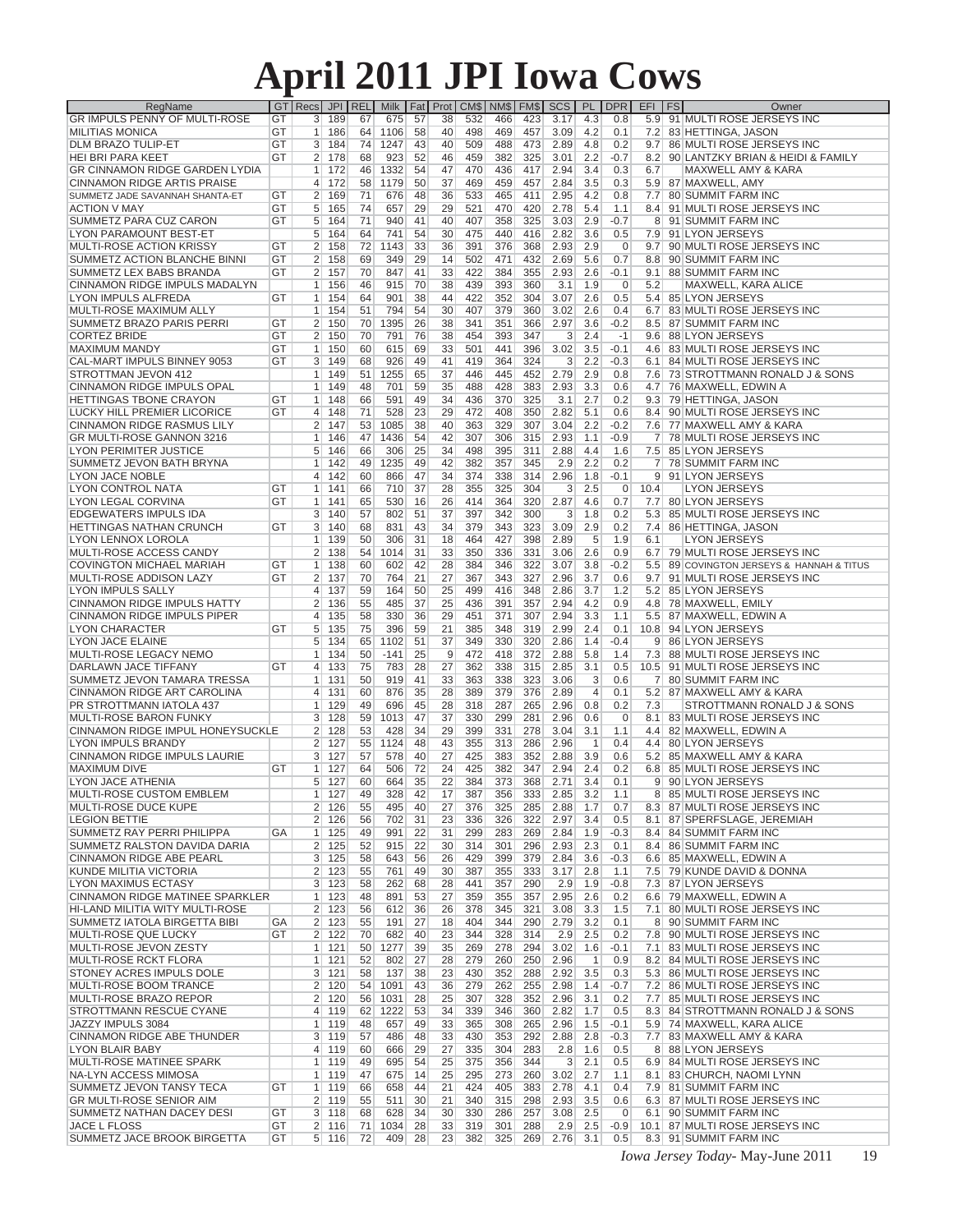## *In Memoriam n Memoriam*



*Donald Duane "Jr." Bauwens, 52,* of Strawberry Point died March 29, 2011, at his residence. Don was born September 13, 1958, in Bettendorf, Iowa, to Raymond and Joyce (Musal) Bauwens. Visitation was 3pm to 8 pm March 31, 2011 at Leonard-Muller Funeral Home & Crematory - Strawberry Point. Funeral Service was at 10:30 am April 01, 2011 at Grace Evangelical Free Church - Elkader, Iowa. Interment was April 01, 2011 at Cass Township Cemetery - Strawberry Point, Iowa.

He was raised and educated in Pleasant Valley, Iowa. He graduated in 1976, from Pleasant Valley High School. Don farmed and milked cows at the family farm in rural Pleasant Valley. He was united in marriage to Lori Watkins on February 10, 1979, at Davenport. Following their marriage, they lived in Cascade for three years, Bellevue for seven years, moving to Strawberry Point, where they have resided

for twenty-two years. Don was a grain farmer and milked registered Jersey cows (Elm-Knoll Jerseys) his entire life. He loved life. Don enjoyed fishing and bowling.

Survivors include his wife Lori of Strawberry Point; sons, Randy Bauwens of San Francisco, CA and Chad (Jodi) Bauwens of Elk Run Heights; two grandchildren, Mya and Colton Bauwens; his parents, Raymond and Joyce Bauwens of Bettendorf; two sisters, Debbie (Mike) Boland of Bettendorf; Kathy Bauwens of Bettendorf; in-laws, Ronald (Evelyn) Watkins of East Moline, IL, Joyce (Harold) Wilming of Davenport; one sister-in-law, Kris (Jon) Bergmann of Woodland Park, CO; three nieces, Jamie Boland of Bettendorf, Kaitlyn Bergmann, Emily Bergmann and one nephew, Caleb Bergmann, all of Woodland Park, CO.

Don was preceded in death by his maternal grandparents Ted and Dorothy Musal and paternal grandparents, Vince and Annabelle Doyle. Lori Bauwens 16779 East Mission Road, Strawberry Point, IA 52076



*Anna Mary Kunde,* 83, passed away after a short illness on Wednesday, April 27th in Mesa, Arizona.

A celebration of her life will be held at 10:30 A.M. on Saturday, June 11, 2011, from the Carson & Son Funeral and Cremation Services in Maquoketa. Visitation will be held from 4 to 7 P.M. on Friday, June 10, 2011 from the Carson & Son Funeral and Cremation Services in Maquoketa. Burial will be in the East Iron Hill Cemetery, rural Maquoketa, Iowa.

Anna Mary Miller was born on September 9, 1927 in Sequin, Texas, to Stephen and Celia (Said) Miller. She married Harry C. Kunde on September 29, 1946 in Maquoketa, Iowa. They raised a family and farmed Kunde-Line Jerseys in the Maquoketa area. He preceded her in death on October 7, 1977.

Anna Mary was an active 4-H leader for over 30 years. She also worked many years at the Maquoketa Community School Administrative Office, and owned her own business, "Kunde's Kakes and Katering". Upon semi-retirement, she moved to Mesa, Arizona and worked as the office assistant for a nursing facility. She jointly developed Medical Placement Company with offices in Mesa, Tucson, Scottsdale and Phoenix. Anna Mary volunteered at the Mesa Lutheran Hospital Auxiliary and served as President and Treasurer. At age 70 she received her realtor's license. Most recently she worked out of the Farnsworth-Ricks Realty office where she received awards for top seller. Anna retired in January, 2011.

Anna Mary is survived by nine children; David (Donna) of Manchester, IA, Gary (Mary Ann) of Bellevue, IA, Mary Ann (Russ) Wenger of Rogersville, MO, Kathy (Roy) Snook of Las Vegas, NV, Roger of Dubuque, IA, Steven (Joan) of Dubuque, IA, Alice Jeanne of Joliet, IL, Amy (Dale) Barglof of Waterloo, IA, and Randy (Jinger) of Yelm, WA; a brother, John Miller of Eldridge, IA; and 33 grandchildren and 30 great-grandchildren live on to cherish her memory. She was preceded in death by her parents, her husband, Harry, an infant son, Timothy, sisters, Florence Miller, Edith Lubben and Helen Eaton, and brothers, Joe and Stephen Miller.

In lieu of other expressions of sympathy, an Anna Mary Kunde memorial fund has been established.

## *Jersey Health Concerns:*

\* Greg Lyon, Cedar Valley Dairy, recently suffered a mild heart attack. He is currently recovering at home. Greg Lyon 2620 102nd St. Wilton, IA 52778

\* Stuart Lyon, Lyon Jerseys, was injured in a farm accident in late March. On March 30th, he had surgery on his back to put 2 rods and lots of screws in. He is walking, driving and getting ready to take the brace off now. Stuart Lyon 2691 Hwy 63, Toledo, IA 52342